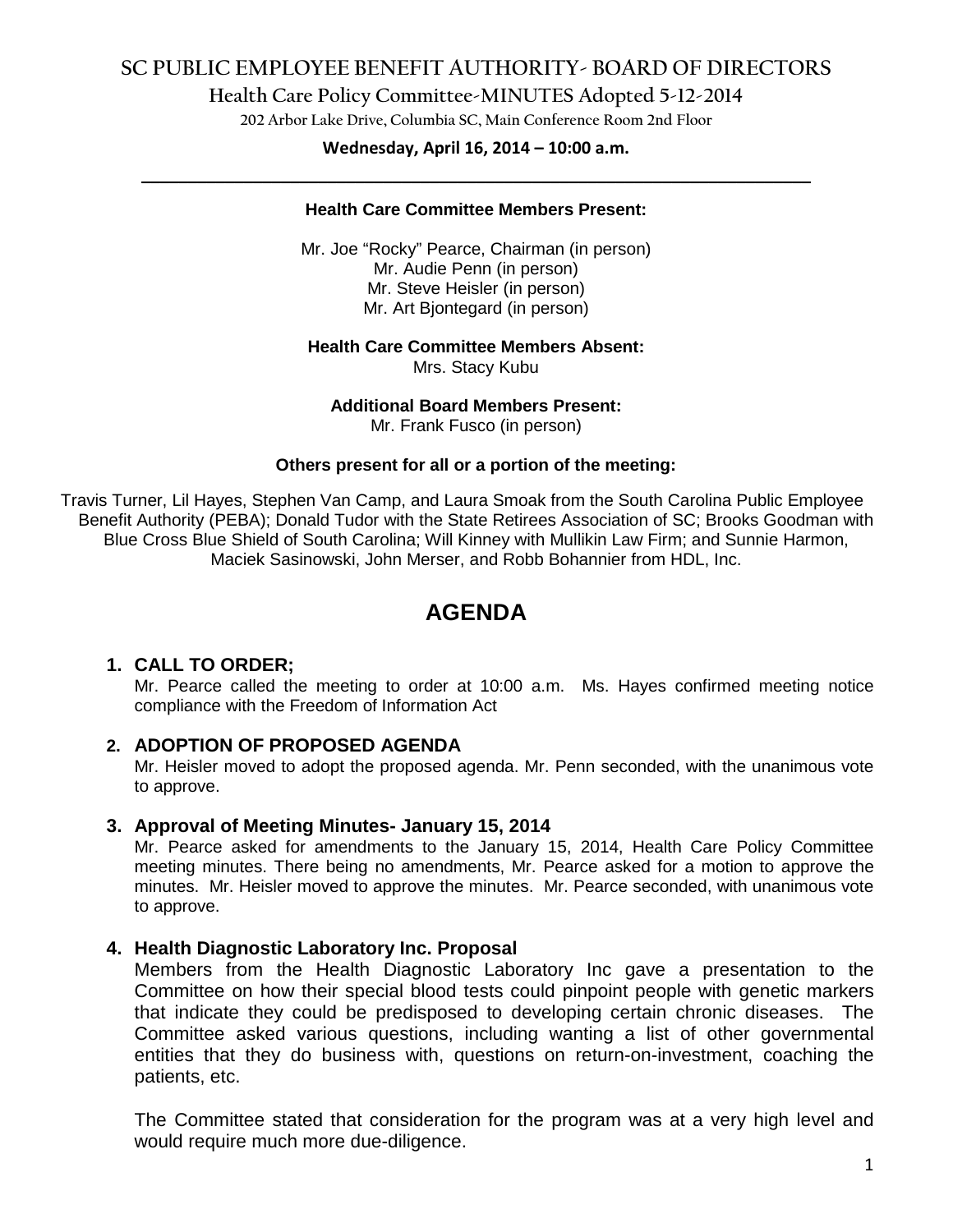# **SC PUBLIC EMPLOYEE BENEFIT AUTHORITY- BOARD OF DIRECTORS**

**Health Care Policy Committee-MINUTES Adopted 5-12-2014**

**202 Arbor Lake Drive, Columbia SC, Main Conference Room 2nd Floor**

# **Wednesday, April 16, 2014 – 10:00 a.m. \_\_\_\_\_\_\_\_\_\_\_\_\_\_\_\_\_\_\_\_\_\_\_\_\_\_\_\_\_\_\_\_\_\_\_\_\_\_\_\_\_\_\_\_\_\_\_\_\_\_\_\_\_\_\_\_\_\_\_\_\_\_\_\_\_\_\_\_\_\_\_\_**

### **5. PEBA Legislative Update** (In notebook materials)

Mr Turner stated there were not many changes in the bills that effect PEBA. The Committee noted the PEBA Omnibus Bill (S.954) had stalled, but with the current amendments it was better that the bill not proceed. It was also noted that the Senate Finance Committee was currently working on the Budget.

### **6. Pilot/Wellness Program**

Mr. Pearce announced that he conducted business with the University of South Carolina and recused himself from any actions the Committee might take on this subject.

Mr. Penn noted that the proposal sounds like it would fit the overall mission of wellness, but it would cost about \$1 million to PEBA. His concern was that the Committee has not decided what part of wellness will be included in the Committee's Strategic Plan.

Mr. Fusco stated that PEBA needs to determine what PEBA wants, evaluate what USC wants and steer this program to help PEBA, and how the results would be evaluated and who would do that.

The Committee noted that PEBA needs to design a program to make employees well and productive; we cover 10% of SC's population so we have influence. The Committee agreed there needs to be a plan first, with a list of things that can be done. Mr. Fusco believed that staff should provide a list of initiatives that could be done, evaluated and expanded if it's good. There needs to be utilization of predicted analytics through the State Office of Research and Statistics. The Board needs to know what we are doing now and what the results of that are.

The Committee discussed methodologies for funding initiatives, including earmarking funds at the beginning of the Plan year so that un-utilized funds would not be swept into the OPEB Trust at the end of the year. Mr. Turner mentioned that the providers are not getting CPI increases and are threatening to leave the network.

Mr. Turner mentioned the very first thing needed is for members of the plan to fill out the Health Risk Assessments so that any and all programs could be measured from a consistent baseline.

### **7. PEBA Health Care Pilot Parameters and Guidelines**

### **8. Old Business**

There was no old business to discuss.

### **9. New Business**

Mr. Travis Turner gave the Executive Director's report. There was follow-up discussion on putting the Long Term Disability Program out for a Third Party Vendor, but the data reflected that would not be a good investment because the program is self-insured through PEBA and the administrative cost is low.